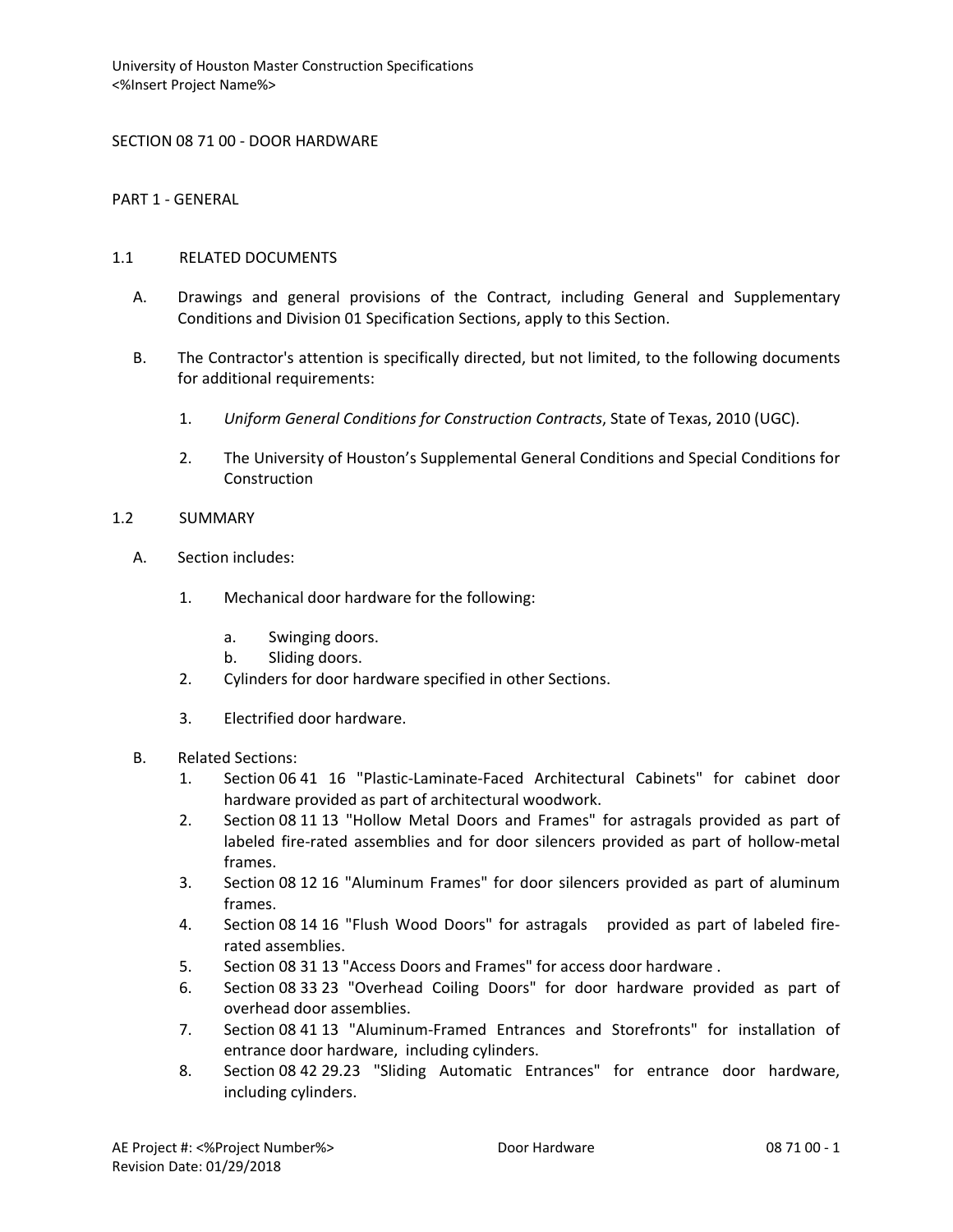- 9. Section 08 42 29.33 "Swinging Automatic Entrances" for entrance door hardware, including cylinders.
- 10. Section 10 26 00 "Wall and Door Protection" for plastic door protection units that match wall protection units.
- 11. Section 28 13 00 "Access Control" for access control devices installed at door openings and provided as part of a security system.
- 12. Section 28 31 03 "Digital, Addressable Fire-Alarm System" for connections to building fire-alarm system.

# 1.3 ACTION SUBMITTALS

- A. Product Data: For each type of product indicated. Include construction and installation details, material descriptions, dimensions of individual components and profiles, and finishes.
- B. Shop Drawings: Details of electrified door hardware, indicating the following:
	- 1. Wiring Diagrams: For power, signal, and control wiring and including the following:
		- a. Details of interface of electrified door hardware and building safety and security systems.
		- b. Schematic diagram of systems that interface with electrified door hardware.
		- c. Point-to-point wiring.
		- d. Risers.
		- e. Elevations doors controlled by electrified door hardware.
	- 2. Operation Narrative: Describe the operation of doors controlled by electrified door hardware.
- C. Samples for Verification: For exposed door hardware of each type required, in each finish specified, prepared on Samples of size indicated below. Tag Samples with full description for coordination with the door hardware schedule. Submit Samples before, or concurrent with, submission of door hardware schedule.
	- 1. Sample Size: Full-size units or minimum 2-by-4-inch Samples for sheet and 4-inch long Samples for other products.
		- a. Full-size Samples will be returned to Contractor. Units that are acceptable and remain undamaged through submittal, review, and field comparison process may, after final check of operation, be incorporated into the Work, within limitations of keying requirements.
- D. Other Action Submittals:
	- 1. Door Hardware Schedule: Prepared by or under the supervision of Installer, detailing fabrication and assembly of door hardware, as well as installation procedures and diagrams. Coordinate final door hardware schedule with doors, frames, and related work to ensure proper size, thickness, hand, function, and finish of door hardware.
		- a. Submittal Sequence: Submit door hardware schedule concurrent with submissions of Product Data, Samples, and Shop Drawings. Coordinate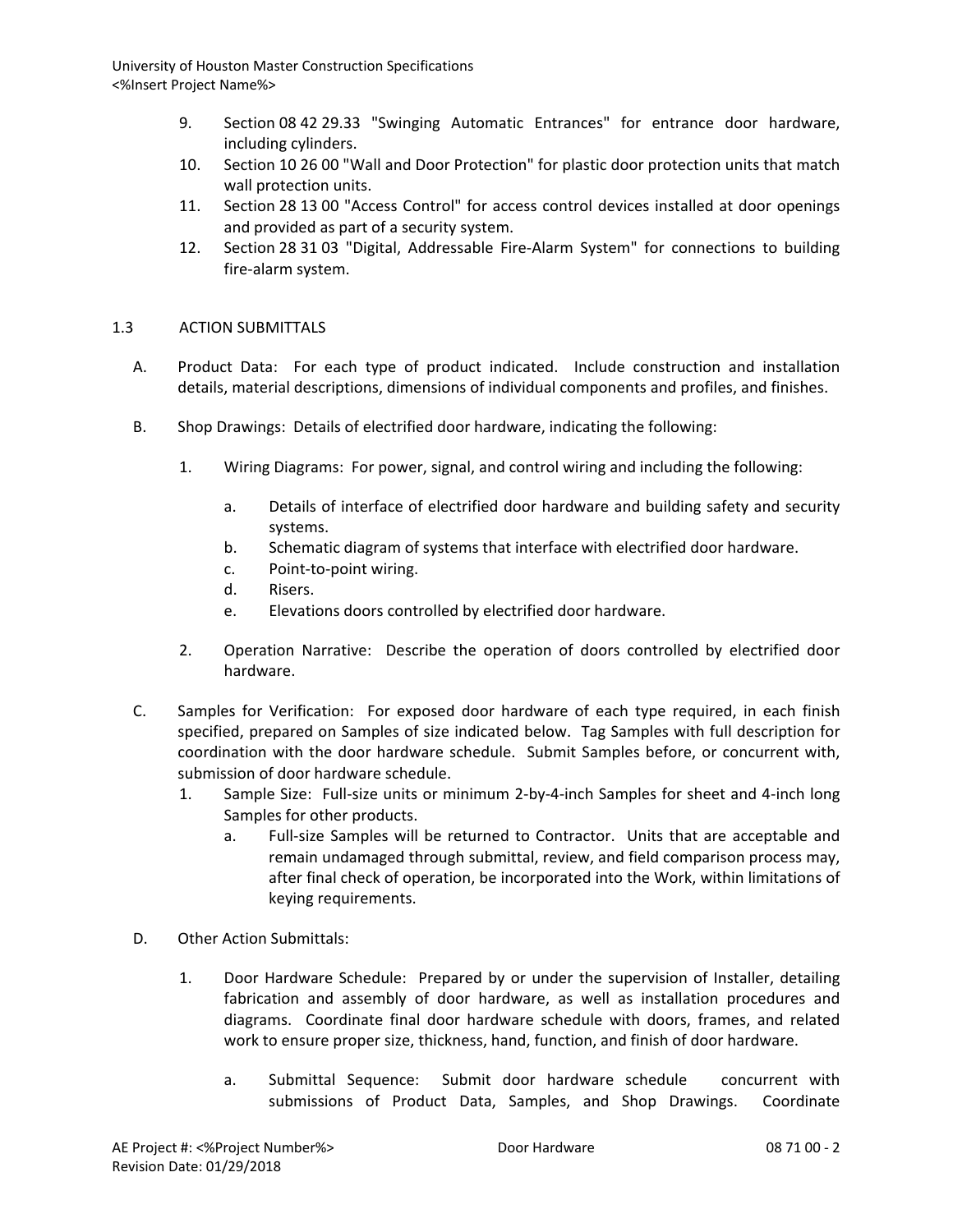submission of door hardware schedule with scheduling requirements of other work to facilitate the fabrication of other work that is critical in Project construction schedule.

- b. Format: Use same scheduling sequence and format and use same door numbers as in the Contract Documents.
- c. Content: Include the following information:
	- 1) Identification number, location, hand, fire rating, size, and material of each door and frame.
	- 2) Locations of each door hardware set, cross-referenced to Drawings on floor plans and to door and frame schedule.
	- 3) Complete designations, including name and manufacturer, type, style, function, size, quantity, function, and finish of each door hardware product.
	- 4) Description of electrified door hardware sequences of operation and interfaces with other building control systems.
	- 5) Fastenings and other pertinent information.
	- 6) Explanation of abbreviations, symbols, and codes contained in schedule.
	- 7) Mounting locations for door hardware.
	- 8) List of related door devices specified in other Sections for each door and frame.

# 1.4 INFORMATIONAL SUBMITTALS

- A. Qualification Data: For Installer and Architectural Hardware Consultant.
- B. Product Certificates: For electrified door hardware, from the manufacturer.
	- 1. Certify that door hardware approved for use on types and sizes of labeled fire-rated doors complies with listed fire-rated door assemblies.
- C. Product Test Reports: For compliance with accessibility requirements, based on evaluation of comprehensive tests performed by manufacturer and witnessed by a qualified testing agency, for door hardware on doors located in accessible routes.
- D. Warranty: Special warranty specified in this Section.

# 1.5 CLOSEOUT SUBMITTALS

A. Maintenance Data: For each type of door hardware to include in maintenance manuals. Include final hardware schedule.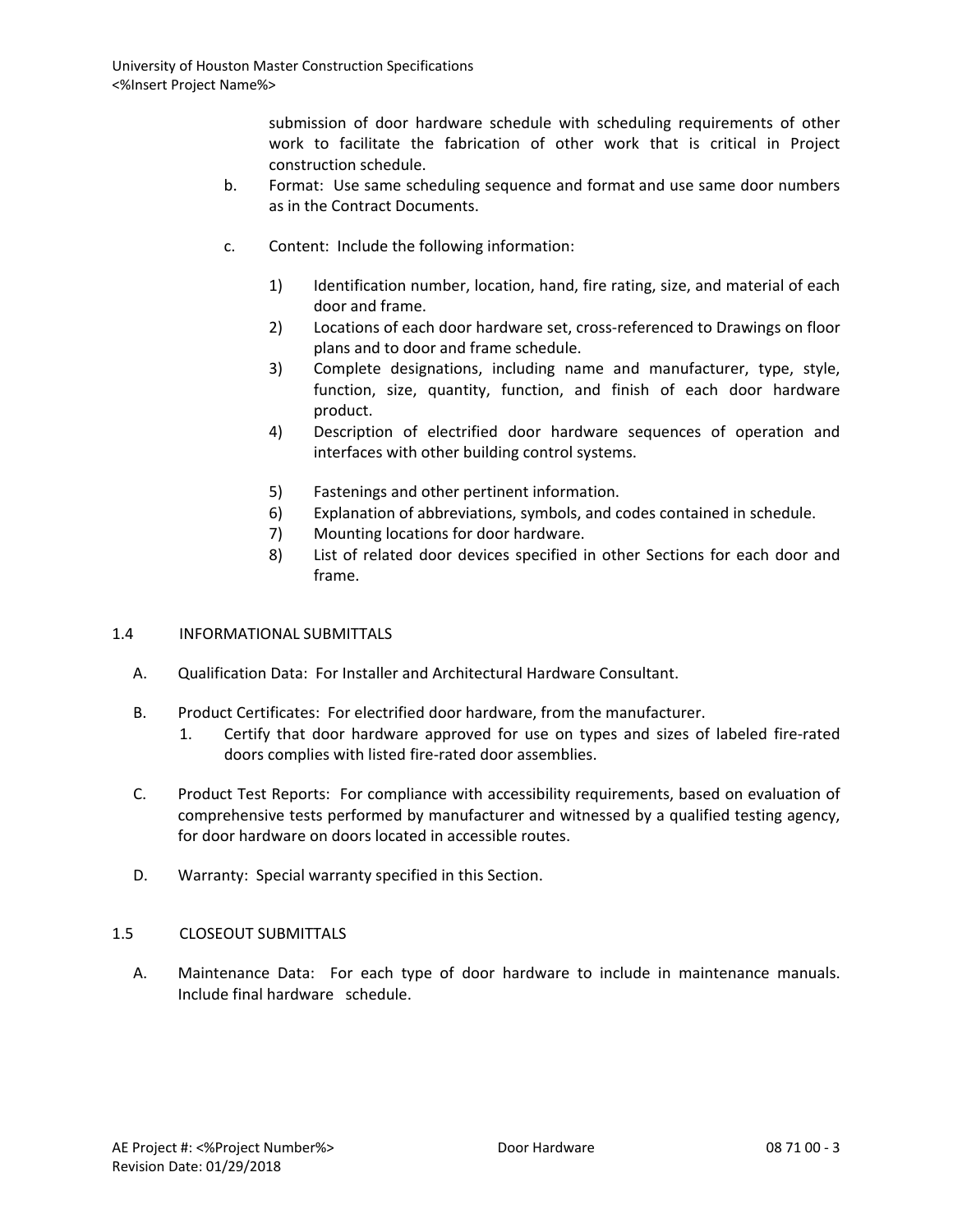## 1.6 MAINTENANCE MATERIAL SUBMITTALS

A. Furnish extra materials that match products installed and that are packaged with protective covering for storage and identified with labels describing contents.

## 1.7 QUALITY ASSURANCE

- A. Installer Qualifications: Supplier of products and an employer of workers trained and approved by product manufacturers and an Architectural Hardware Consultant who is available during the course of the Work to consult with Contractor, Architect, and Owner about door hardware and keying.
	- 1. Warehousing Facilities: In Project's vicinity.
	- 2. Scheduling Responsibility: Preparation of door hardware schedules.
	- 3. Engineering Responsibility: Preparation of data for electrified door hardware, including Shop Drawings, based on testing and engineering analysis of manufacturer's standard units in assemblies similar to those indicated for this Project.
- B. Architectural Hardware Consultant Qualifications: A person who is experienced in providing consulting services for door hardware installations that are comparable in material, design, and extent to that indicated for this Project and who is currently certified by DHI as follows:
	- 1. For door hardware, an Architectural Hardware Consultant (AHC) who is also an Electrified Hardware Consultant (EHC) .
- C. Source Limitations: Obtain each type of door hardware from a single manufacturer.
	- 1. Provide electrified door hardware from same manufacturer as mechanical door hardware, unless otherwise indicated. Manufacturers that perform electrical modifications and that are listed by a testing and inspecting agency acceptable to authorities having jurisdiction are acceptable.
- D. Fire-Rated Door Assemblies: Where fire-rated door assemblies are indicated, provide door hardware rated for use in assemblies complying with NFPA 80 that are listed and labeled by a qualified testing agency, for fire-protection ratings indicated, based on testing at positive pressure according to NFPA 252 or UL 10C, unless otherwise indicated.
- E. Smoke- and Draft-Control Door Assemblies: Where smoke- and draft-control door assemblies are required, provide door hardware that meets requirements of assemblies tested according to UL 1784 and installed in compliance with NFPA 105.
	- 1. Air Leakage Rate: Maximum air leakage of0.3 cfm/sq. ft. at the tested pressure differential of 0.3-inch wg of water.
- F. Electrified Door Hardware: Listed and labeled as defined in NFPA 70, Article 100, by a testing agency acceptable to authorities having jurisdiction.
- G. Means of Egress Doors: Latches do not require more than 15 lbf to release the latch. Locks do not require use of a key, tool, or special knowledge for operation.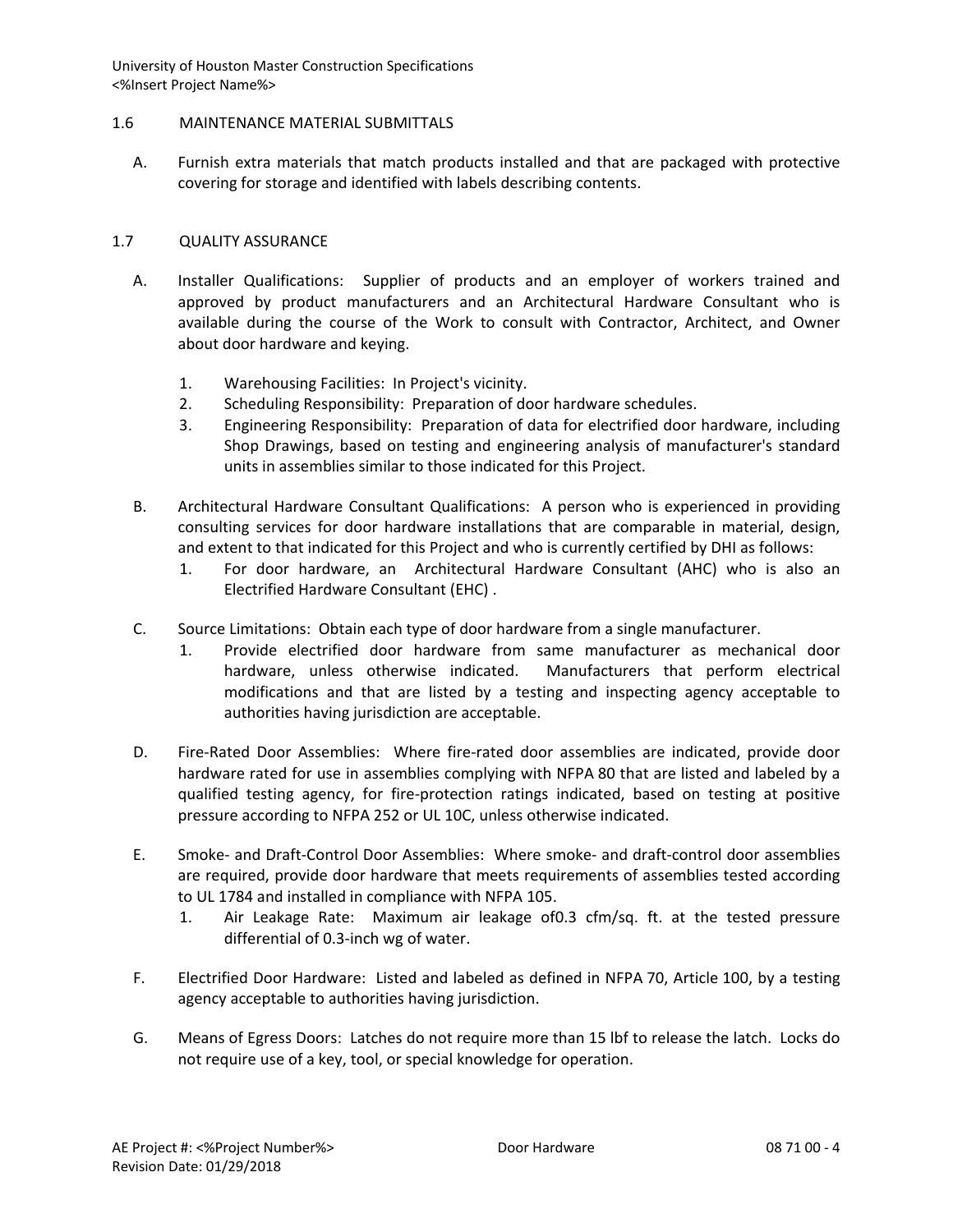- H. Accessibility Requirements: For door hardware on doors in an accessible route, comply with [the U.S. Architectural & Transportation Barriers Compliance Board's ADA-ABA Accessibility Guidelines] [ICC/ANSI A117.1] [HUD's "Fair Housing Accessibility Guidelines"] [and] <Insert regulation>.
	- 1. Provide operating devices that do not require tight grasping, pinching, or twisting of the wrist and that operate with a force of not more than 5 lbf.
	- 2. Comply with the following maximum opening-force requirements:
		- a. Interior, Non-Fire-Rated Hinged Doors: 5 lbf applied perpendicular to door.
		- b. Sliding Doors: 5 lbf applied parallel to door at latch.
		- c. Fire Doors: Minimum opening force allowable by authorities having jurisdiction.
	- 3. Bevel raised thresholds with a slope of not more than 1:2. Provide thresholds not more than 1/2 inch high .
	- 4. Adjust door closer sweep periods so that, from an open position of 70 degrees, the door will take at least 3 seconds to move to a point 3 inches from the latch, measured to the leading edge of the door.
- I. Preinstallation Conference: Conduct conference at Project site .
	- 1. Inspect and discuss electrical roughing-in for electrified door hardware.
	- 2. Review sequence of operation for each type of electrified door hardware.

# 1.8 DELIVERY, STORAGE, AND HANDLING

- A. Inventory door hardware on receipt and provide secure lock-up for door hardware delivered to Project site.
- B. Tag each item or package separately with identification coordinated with the final door hardware schedule, and include installation instructions, templates, and necessary fasteners with each item or package.

# 1.9 COORDINATION

- A. Coordinate layout and installation of floor-recessed door hardware with floor construction. Cast anchoring inserts into concrete.
- B. Installation Templates: Distribute for doors, frames, and other work specified to be factory prepared. Check Shop Drawings of other work to confirm that adequate provisions are made for locating and installing door hardware to comply with indicated requirements.
- C. Security: Coordinate installation of door hardware, and access control with Owner's security consultant.
- D. Electrical System Roughing-In: Coordinate layout and installation of electrified door hardware with connections to power supplies and building safety and security systems. Electrified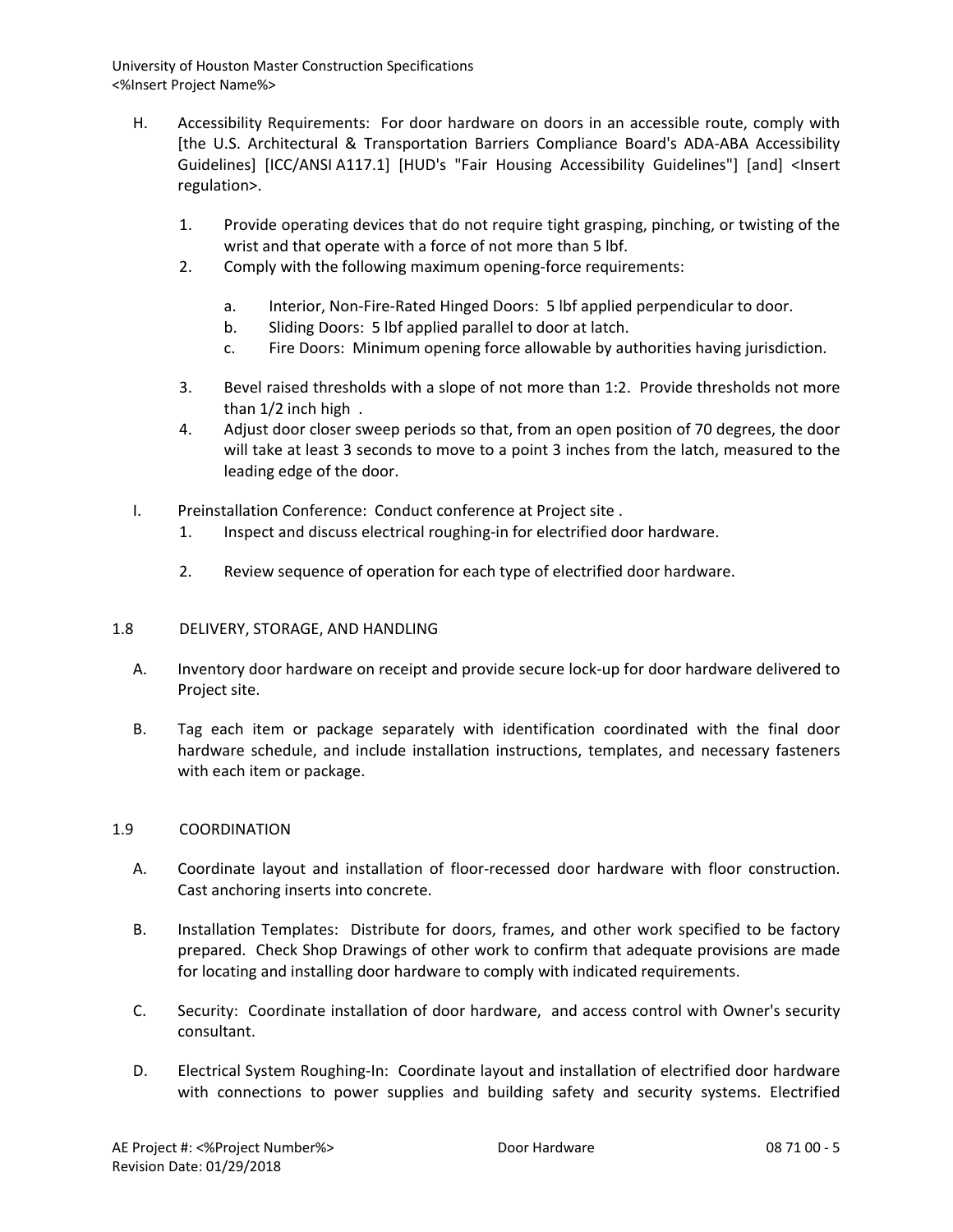> hardware shall have Quick Connect hardware all the way to the power supply: no wire nut type or crimped connections shall be allowed.

E. Existing Openings: Where hardware components are scheduled for application to existing construction or where modifications to existing door hardware are required, field verify existing conditions and coordinate installation of door hardware to suit opening conditions and to provide proper door operation.

### 1.10 WARRANTY

- A. Special Warranty: Manufacturer's standard form in which manufacturer agrees to repair or replace components of door hardware that fail in materials or workmanship within specified warranty period.
	- 1. Failures include, but are not limited to, the following:
		- a. Structural failures including excessive deflection, cracking, or breakage.
		- b. Faulty operation of doors and door hardware.
		- c. Deterioration of metals, metal finishes, and other materials beyond normal weathering and use.
	- 2. Warranty Period: Ten years from date of Substantial Completion, unless otherwise indicated.
		- a. Electromagnetic and Delayed-Egress Locks: Two years from date of Substantial Completion.
		- b. Exit Devices: Five years from date of Substantial Completion.
		- c. Manual Closers: 10 years from date of Substantial Completion.
		- d. Concealed Floor Closers: 10 years from date of Substantial Completion.

# PART 2 - PRODUCTS

### 2.1 SCHEDULED DOOR HARDWARE

- A. Provide door hardware for each door as scheduled on Drawings to comply with requirements in this Section.
	- 1. Door Hardware Sets: Provide quantity, item, size, finish or color indicated, and named manufacturers' products, unless otherwise noted.
	- 2. Sequence of Operation: Provide electrified door hardware function, sequence of operation, and interface with other building control systems indicated.
- B. Designations: Requirements for design, grade, function, finish, size, and other distinctive qualities of each type of door hardware are indicated in Part 2 Articles following. Products are identified by using door hardware designations, as follows:
	- 1. Named Manufacturers' Products: Manufacturer and product designation are listed for each door hardware type required for the purpose of establishing minimum requirements.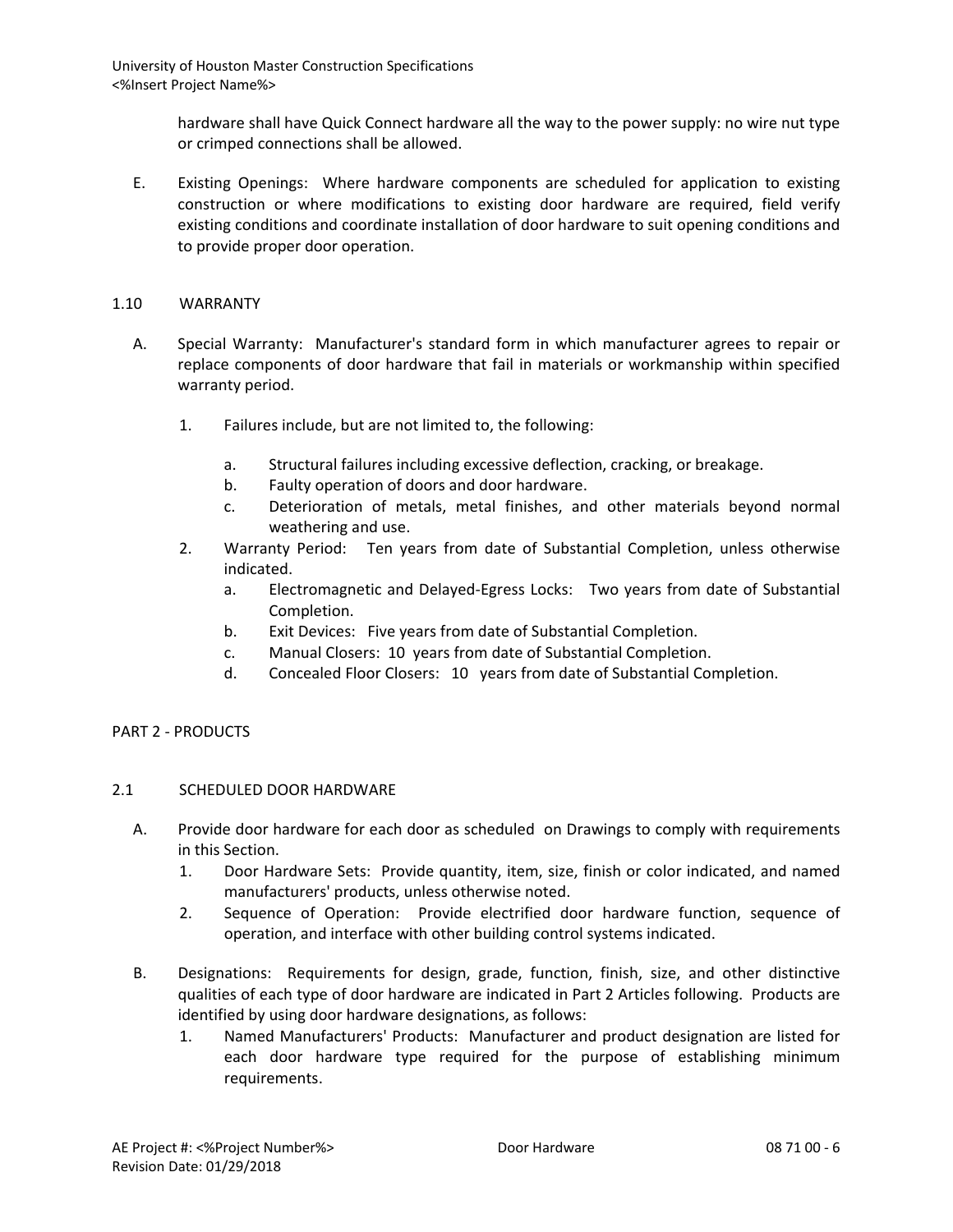## 2.2 HINGES

- A. Hinges: BHMA A156.1 and A156.7. Provide template-produced hinges for swinging doors where scheduled.
	- 1. Provide five-knuckle full mortise butt hinges unless otherwise indicated.
	- 2. Provide five-knuckle full mortise butt hinges unless otherwise indicated ball-bearing hinges at all doors having closers.
	- 3. Provide non-removable pins on exterior outswinging doors.
	- 4. Provide non-removable pins on outswinging interior doors at access controlled doors.
	- 5. Provide 5 inch heavy weight hinges for doors 36 inches and over in width.
	- 6. Manufacturers: Subject to compliance with requirements, provide products by one of the following :
		- a. [McKinney Products Company; an ASSA ABLOY Group company](http://www.specagent.com/LookUp/?uid=123456813301&mf=04&src=wd) TA714/TA314 (Basis of Design)
		- b. [Hager Companies](http://www.specagent.com/LookUp/?uid=123456790326&mf=04&src=wd)
		- c. [IVES Hardware; an Ingersoll-Rand company.](http://www.specagent.com/LookUp/?uid=123456813298&mf=04&src=wd)
		- d. Substitutions: See Section 01 25 00 Substitution Procedures.

## 2.3 CENTER-HUNG AND OFFSET PIVOTS

- A. Center-Hung and Offset Pivots: BHMA A156.4. 1. [Rixson Specialty Door Controls; an ASSA ABLOY Group company.](http://www.specagent.com/LookUp/?uid=123456813319&mf=04&src=wd)
- B. Continuous Gear Hinges
	- 1. Provide continuous gear hinges as manufactured by Select or Roton, or approved equal.

# 2.4 MECHANICAL LOCKS AND LATCHES

- A. Lock Functions: As indicated in Part 4 Hardware Sets.
- B. Lock Throw: Comply with testing requirements for length of bolts required for labeled fire doors, and as follows:
	- 1. Mortise Locks: Minimum 3/4-inch latchbolt throw.
	- 2. Deadbolts: Minimum 1.25-inch bolt throw.
- C. Lock Backset: 2-3/4 inches, unless otherwise indicated.
- D. Lock Trim:
	- 1. Levers: Cast.
		- a. P Lever Design.
	- 2. Escutcheons (Roses): Wrought .
	- 3. Dummy Trim: Match lever lock trim and escutcheons.
	- 4. Operating Device: Lever with escutcheons (roses).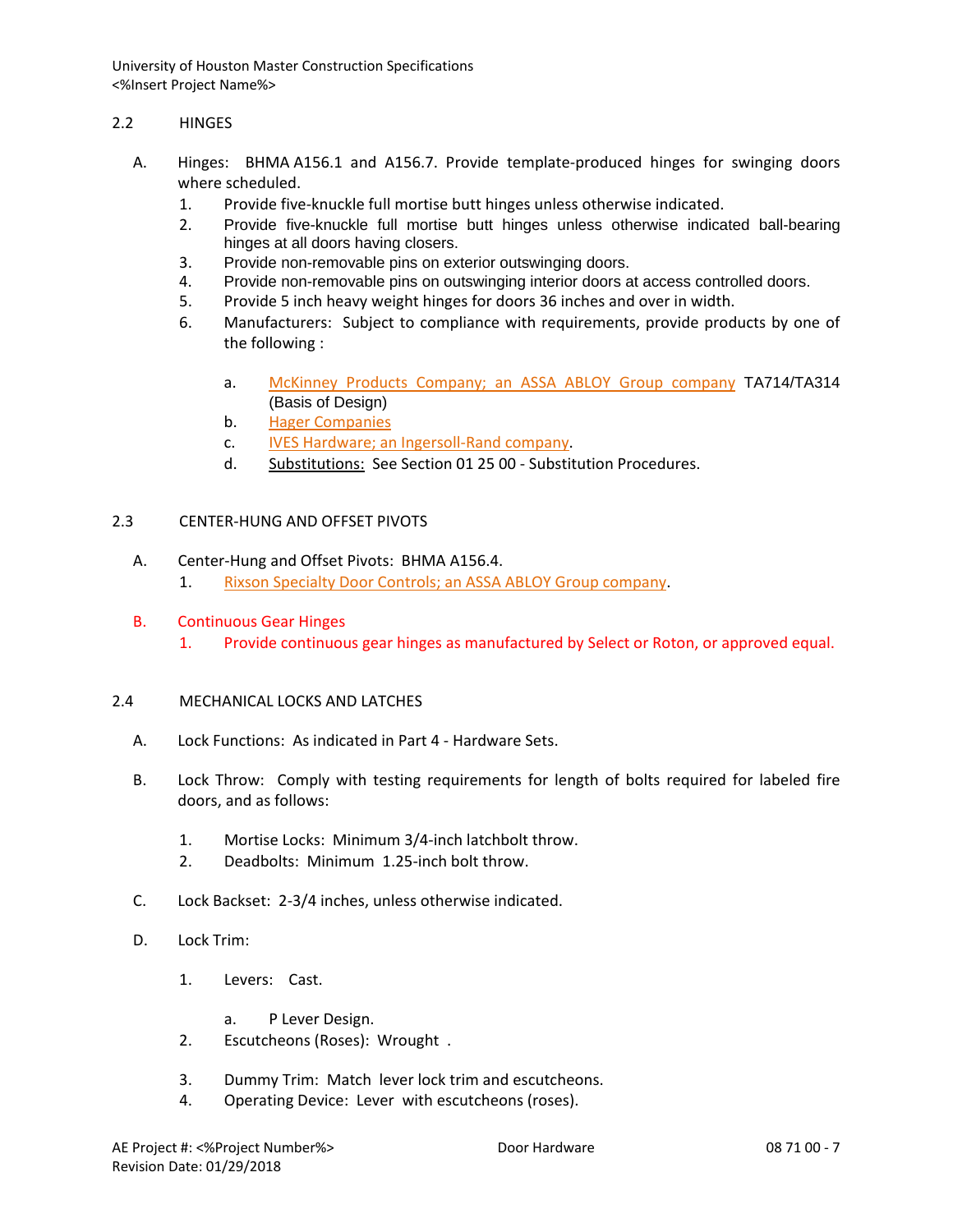- E. Strikes: Provide manufacturer's standard strike for each lock bolt or latchbolt complying with requirements indicated for applicable lock or latch and with strike box and curved lip extended to protect frame; finished to match lock or latch.
	- 1. Flat-Lip Strikes: For locks with three-piece antifriction latchbolts, as recommended by manufacturer.
	- 2. Aluminum-Frame Strike Box: Manufacturer's special strike box fabricated for aluminum framing.
	- 3. Rabbet Front and Strike: Provide on locksets for rabbeted meeting stiles.
- F. Mortise Locks: BHMA A156.13; Security Grade 1 ; stamped steel case with steel or brass parts; Series 1000.
	- 1. [SARGENT Manufacturing Company; an ASSA ABLOY Group company,](http://www.specagent.com/LookUp/?uid=123456813465&mf=04&src=wd) 8200 series.

# 2.5 AUXILIARY LOCKS

- A. Mortise Auxiliary Locks: BHMA A156.5; Grade 1 ; with strike that suits frame.
	- 1. [SARGENT Manufacturing Company; an ASSA ABLOY Group company,](http://www.specagent.com/LookUp/?uid=123456813597&mf=04&src=wd) 4870 series.

# 2.6 ELECTROMECHANICAL LOCKS

- A. Electromechanical Locks: BHMA A156.25; Grade 1 ; motor or solenoid driven; mortise deadlocking latchbolt; with strike that suits frame.
	- 1. [SARGENT Manufacturing Company; an ASSA ABLOY Group company,](http://www.specagent.com/LookUp/?uid=123456813653&mf=04&src=wd) 8200 series.

# 2.7 EXIT LOCKS AND EXIT ALARMS

- A. Exit Locks and Alarms: BHMA A156.29, Grade 1.
	- 1. [SARGENT Manufacturing Company; an ASSA ABLOY Group company,](http://www.specagent.com/LookUp/?uid=123456813776&mf=04&src=wd) 80 series.
	- 2. Von Duprin, a brand of Allegion, series 99 or 33
	- 3. Stanley Security Solutions Precision Hardware series

# 2.8 MANUAL FLUSH BOLTS

- A. Manual Flush Bolts: BHMA A156.16; minimum 3/4-inch throw; designed for mortising into door edge.
	- 1. [Basis-of-Design Product:](http://www.specagent.com/LookUp/?ulid=95&mf=04&src=wd) Subject to compliance with requirements, provide products indicated on schedule by Ives Hardware, an Ingersoll-Rand Company, or comparable product by one of the following:
		- a. Hiawatha, Inc., a subsidiary of Activar, Inc.
		- b. [Trimco.](http://www.specagent.com/LookUp/?uid=123456790562&mf=04&src=wd)
		- c. Substitutions: See Section 01 25 00 Substitution Procedures..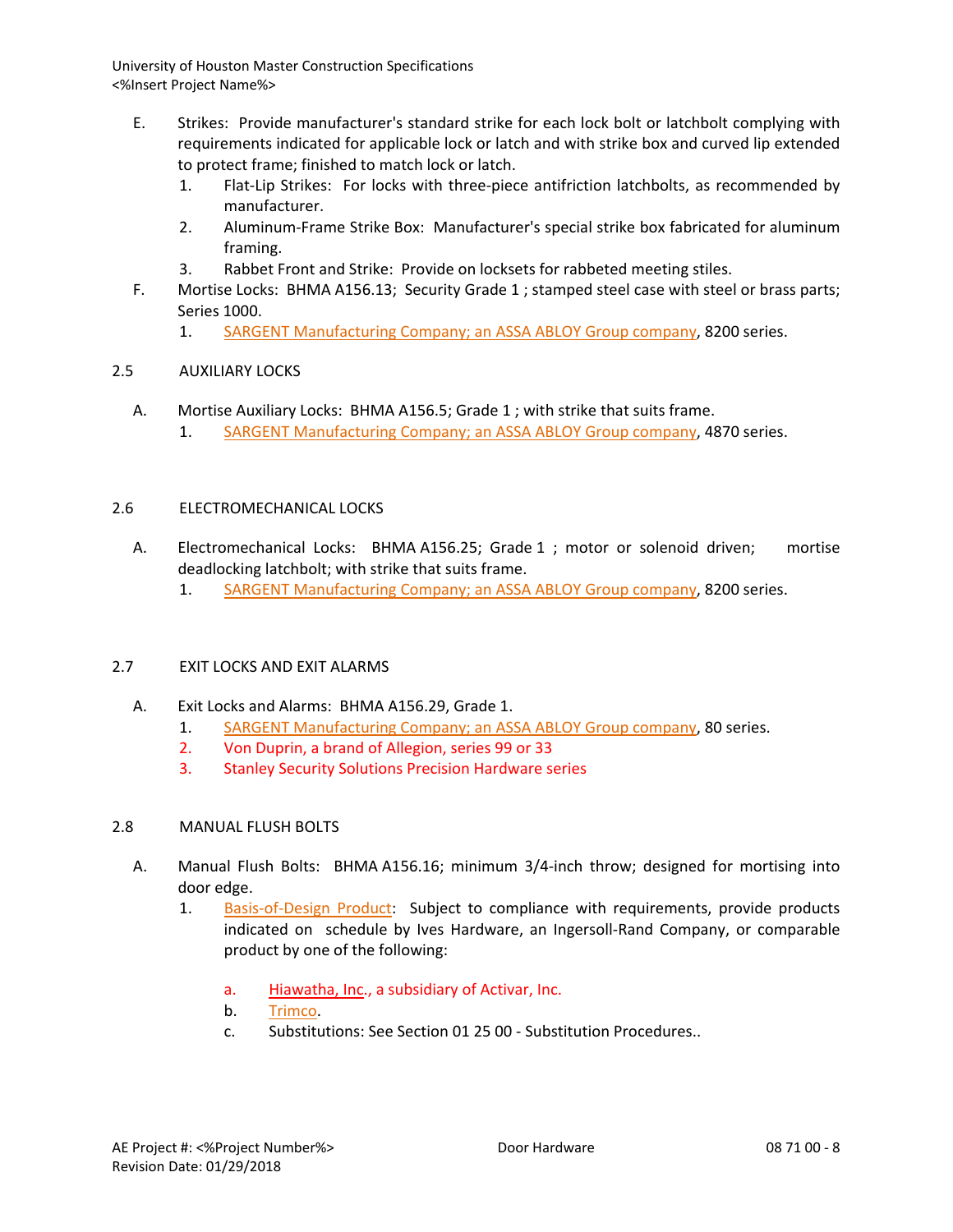### 2.9 AUTOMATIC AND SELF-LATCHING FLUSH BOLTS

- A. Automatic and Self-Latching Flush Bolts: BHMA A156.16; minimum 3/4-inch throw; designed for mortising into door edge.
	- 1. [Basis-of-Design Product:](http://www.specagent.com/LookUp/?ulid=96&mf=04&src=wd) Subject to compliance with requirements, provide product indicated on schedule by Ives Hardware, an Ingersoll-Rand Company, or comparable product by one of the following:
		- a. [Cal-Royal Products, Inc.](http://www.specagent.com/LookUp/?uid=123456790563&mf=04&src=wd)
		- b. [Door Controls International, Inc.](http://www.specagent.com/LookUp/?uid=123456790564&mf=04&src=wd)
		- c. [IVES Hardware; an Ingersoll-Rand company.](http://www.specagent.com/LookUp/?uid=123456813787&mf=04&src=wd)
		- d. [Trimco.](http://www.specagent.com/LookUp/?uid=123456813788&mf=04&src=wd)
		- e. Hiawatha, Inc. a subsidiary of Activar, Inc

## 2.10 EXIT DEVICES AND AUXILIARY ITEMS

- A. Exit Devices and Auxiliary Items: BHMA A156.3.
	- 1. [SARGENT Manufacturing Company; an ASSA ABLOY Group company,](http://www.specagent.com/LookUp/?uid=123456813828&mf=04&src=wd) 80 series.
	- 2. Von Duprin, a brand of Allegion, series 99 or 33
	- 3. Stanley Security Solutions Precision Hardware series

### 2.11 LOCK CYLINDERS

- A. Lock Cylinders for renovation projects: Tumbler type, constructed from brass or bronze, stainless steel, or nickel silver, to accept Best Access Systems 7-pin IC cores -American type only.
	- 1. Manufacturer: Same manufacturer as for locking devices.
- B. Lock Cylinders for new construction: (New Specification as of July 2016) proprietary high security cylinder. Contact UH Access Control Shop for assistance
- C. Standard Lock Cylinders: BHMA A156.5; Grade 1; permanent cores that are removable; face finished to match lockset.
- D. Construction Cores: Provide construction cores that are replaceable by permanent cores. Provide 10 construction master keys.
- 2.12 KEYING
	- A. UH Access Shop with the end user shall develop a key schematic. Keys and combinated cores shall be provided and installed by Stanley Convergent Security Solutions / Best Access control thru the project. Keying shall be complete and keys turned over to Owner prior to Substantial Completion.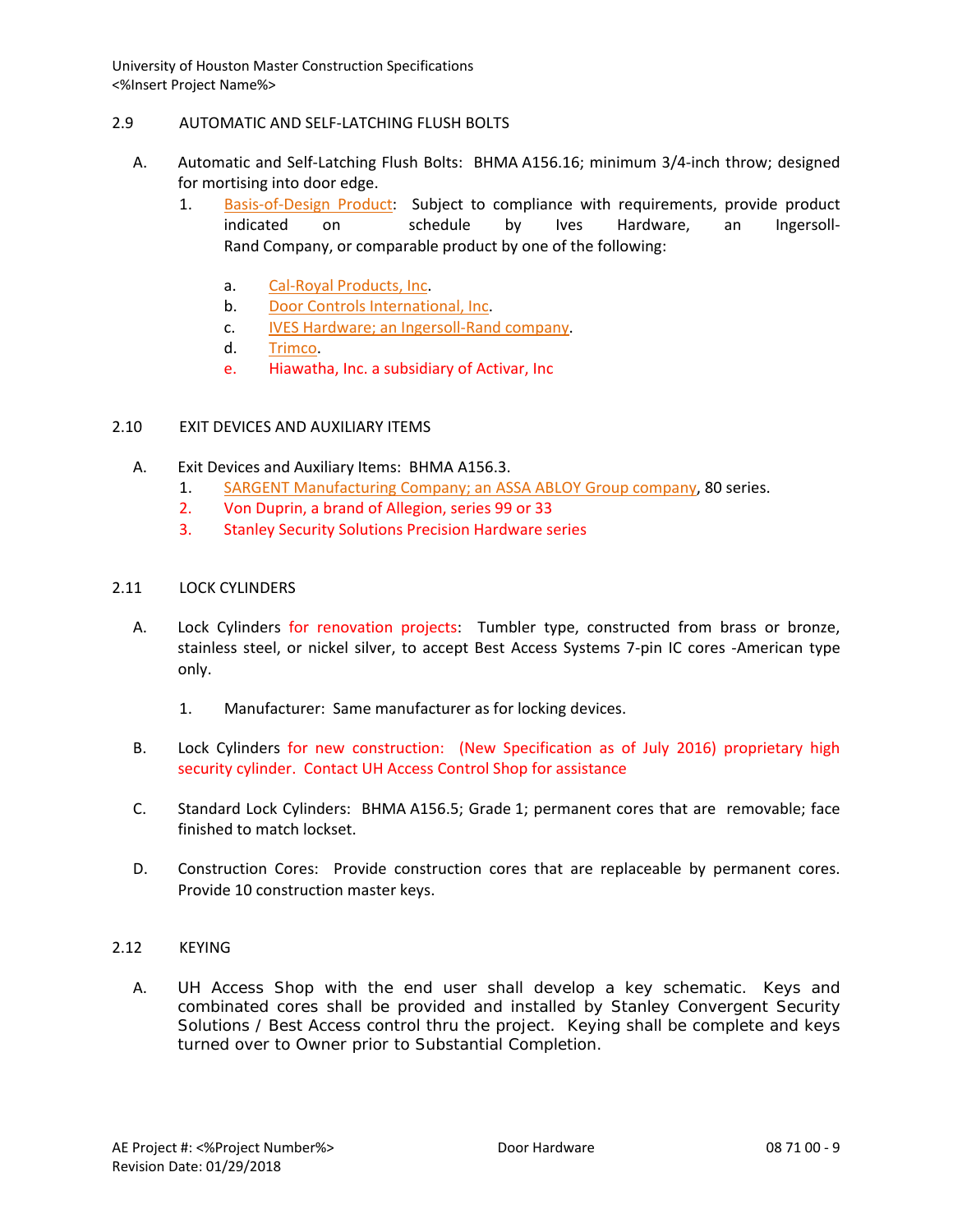## 2.13 OPERATING TRIM

- A. Operating Trim: BHMA A156.6; stainless steel, unless otherwise indicated.
	- 1. Provide push and pull on doors not specified to have lockset, latchset, exit device, or auxiliary lock.
	- 2. On solid doors, provide matching push plate and pull plate on opposite faces. [Basis-of-](http://www.specagent.com/LookUp/?ulid=103&mf=04&src=wd)[Design Product:](http://www.specagent.com/LookUp/?ulid=103&mf=04&src=wd) Subject to compliance with requirements, provide Ives Hardware 8103EZ pull and 8300 push plate, or comparable product by one of the following:
		- a. [Rockwood Manufacturing Company,](http://www.specagent.com/LookUp/?uid=123456790634&mf=04&src=wd) 111 pull and 70C push plate.
		- b. [Trimco.](http://www.specagent.com/LookUp/?uid=123456790637&mf=04&src=wd)
		- c. Substitutions: See Section 01 25 00 Substitution Procedures.

# 2.14 ACCESSORIES FOR PAIRS OF DOORS

- A. Coordinators: BHMA A156.3; consisting of active-leaf, hold-open lever and inactive-leaf release trigger; fabricated from steel with nylon-coated strike plates; with built-in, adjustable safety release; and with internal override.
	- 1. [Basis-of-Design Product:](http://www.specagent.com/LookUp/?ulid=103&mf=04&src=wd) Subject to compliance with requirements, provide Ives Hardware COR Series with FL filler bar, or comparable product by one of the following:
		- a. Trimco, 3094 Series.
		- b. Rockwood Manufacturing Company, 1600 Series with filler bar.
- B. Astragals: BHMA A156.22.

### 2.15 SURFACE CLOSERS

- A. Surface Closers: BHMA A156.4; rack-and-pinion hydraulic type with adjustable sweep and latch speeds controlled by key-operated valves and forged-steel main arm. Comply with manufacturer's written recommendations for size of door closers depending on size of door, exposure to weather, and anticipated frequency of use. Provide factory-sized closers, adjustable to meet field conditions and requirements for opening force.
	- 1. Provide surface-mounted, door-mounted closers unless otherwise indicated.
	- 2. Provide a door closer on every exterior door.
	- 3. Provide a door closer on every fire- and smoke-rated door. Spring hinges are not an acceptable self-closing device unless specifically so indicated.
	- 4. On pairs of swinging doors, if an overlapping astragal is present, provide coordinator to ensure the leaves close in proper order.
	- 5. At corridors, locate door-mounted closer on room side of door.
	- 6. At outswinging exterior doors, mount closer in inside of door.
	- 7. [SARGENT Manufacturing Company; an ASSA ABLOY Group company,](http://www.specagent.com/LookUp/?uid=123456813861&mf=04&src=wd) 351 series.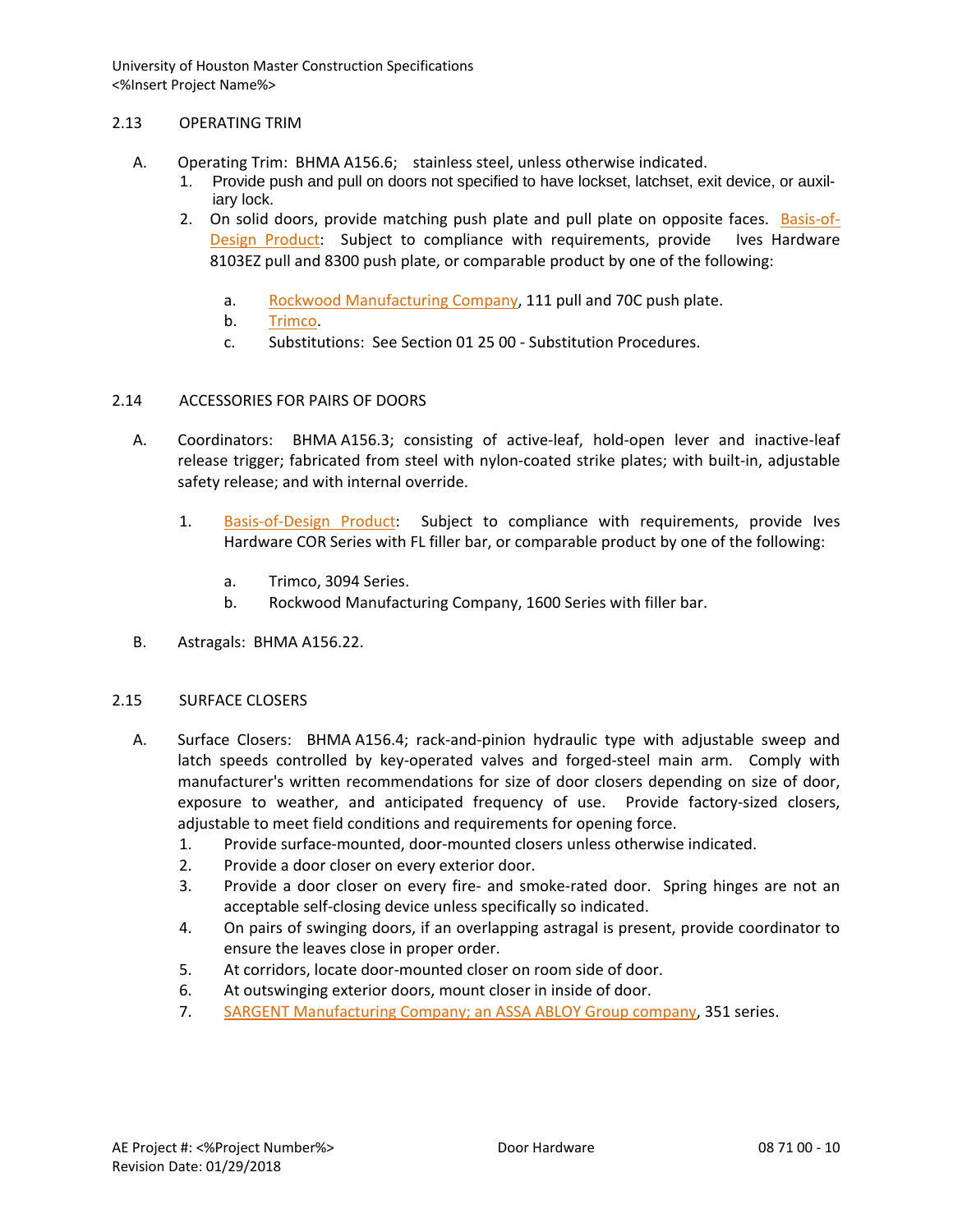# 2.16 CONCEALED FLOOR CLOSERS

- A. Concealed Closers: BHMA A156.4; rack-and-pinion hydraulic type with adjustable sweep and latch speeds controlled by key-operated valves. Comply with manufacturer's written recommendations for size of door closers depending on size of door, exposure to weather, and anticipated frequency of use. Provide factory-sized closers, adjustable to meet field conditions and requirements for opening force.
	- 1. [Rixson Specialty Door Controls; an ASSA ABLOY Group company.](http://www.specagent.com/LookUp/?uid=123456813875&mf=04&src=wd)
		- a. Center hung, single acting, model PH 28 SHO with #340 top pivot.
		- b. Offset hung, model PH 127 SHO with #180 top and #119 intermediate pivots.

# 2.17 MECHANICAL STOPS AND HOLDERS

- A. Floor-Mounted Stops: BHMA A156.16 .
	- 1. [Basis-of-Design Product:](http://www.specagent.com/LookUp/?ulid=107&mf=04&src=wd) Subject to compliance with requirements, provide Ives Hardware type FS18, or comparable product by one of the following:
		- a. [Hager Companies.](http://www.specagent.com/LookUp/?uid=123456790669&mf=04&src=wd)[Rockwood Manufacturing Company.](http://www.specagent.com/LookUp/?uid=123456790678&mf=04&src=wd)
		- b. [McKinney Products Company; an ASSA ABLOY Group company.](http://www.specagent.com/LookUp/?uid=123456813301&mf=04&src=wd)
		- c. [Rockwood Manufacturing Company](http://www.specagent.com/LookUp/?uid=123456790695&mf=04&src=wd)
		- d. Substitutions: See Section 01 25 00 Substitution Procedures.

# 2.18 ELECTROMAGNETIC STOPS AND HOLDERS

- A. Electromagnetic Door Holders: BHMA A156.15, Grade 1; wall-mounted electromagnetic single unit with strike plate attached to swinging door; coordinated with fire detectors and interface with fire alarm system for labeled fire-rated door assemblies.
	- 1. [Basis-of-Design Product:](http://www.specagent.com/LookUp/?ulid=108&mf=04&src=wd) Subject to compliance with requirements, provide Sargent Manufacturing Company 1560 Series, or comparable product by one of the following:
		- a. Rixson Specialty Door Controls, model 994/996,
		- b. Substitutions: See Section 01 25 00 Substitution Procedures.

# 2.19 OVERHEAD STOPS AND HOLDERS

- A. Overhead Stops and Holders: BHMA A156.8.
	- 1. [Basis-of-Design Product:](http://www.specagent.com/LookUp/?ulid=109&mf=04&src=wd) Subject to compliance with requirements, provide Glynn-Johnson 100 Series, or comparable product by one of the following:
		- a. [Rockwood Manufacturing Company,](http://www.specagent.com/LookUp/?uid=123456790695&mf=04&src=wd) 11000 Series.
		- b. [SARGENT Manufacturing Company; an ASSA ABLOY Group company,](http://www.specagent.com/LookUp/?uid=123456813904&mf=04&src=wd) 690 Series.
		- c. Substitutions: See Section 01 25 00 Substitution Procedures.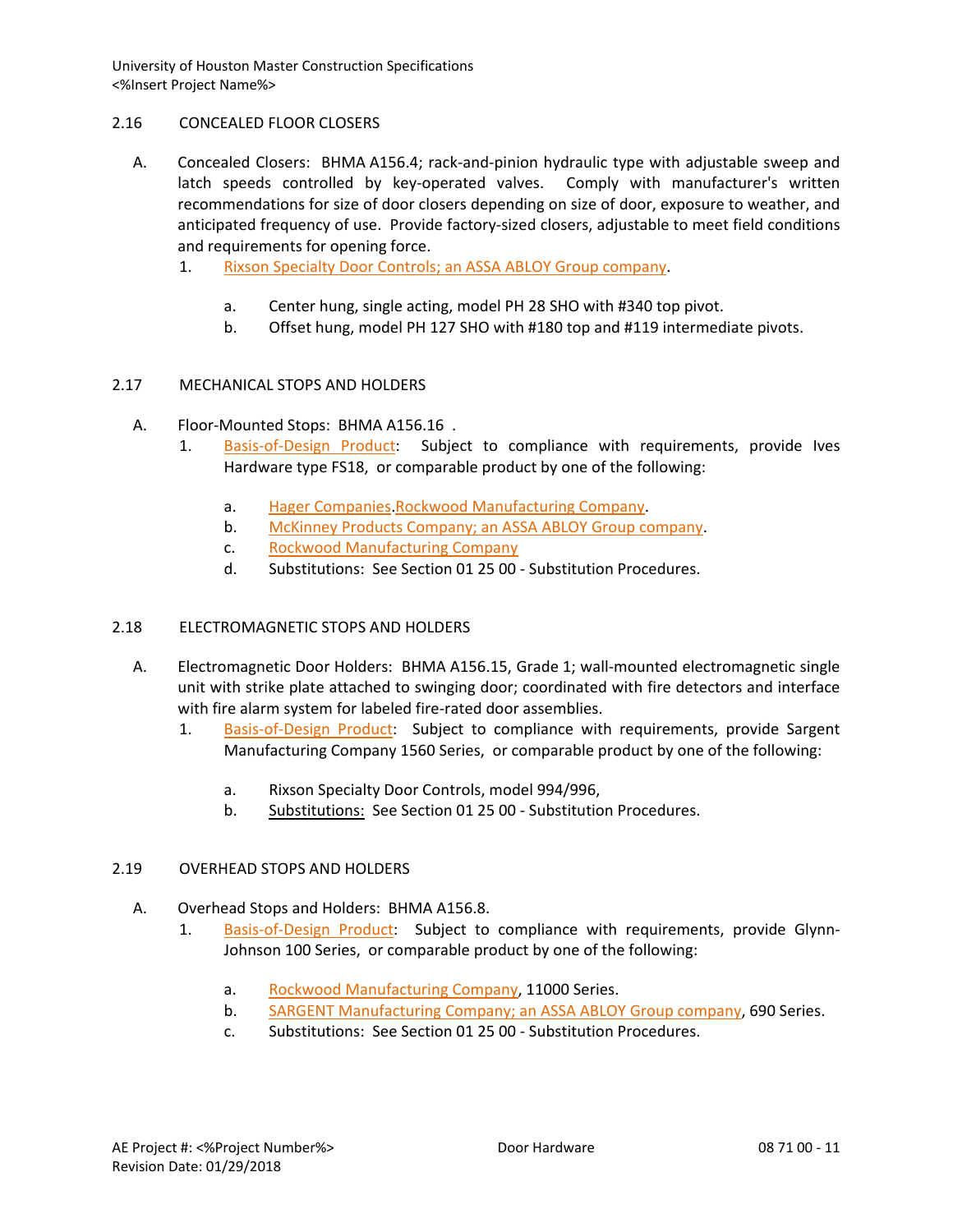## 2.20 DOOR GASKETING

- A. Door Gasketing: BHMA A156.22; air leakage not to exceed 0.50 cfm per foot of crack length for gasketing other than for smoke control, as tested according to ASTM E 283; with resilient or flexible seal strips that are easily replaceable and readily available from stocks maintained by manufacturer.
	- 1. [Basis-of-Design Product:](http://www.specagent.com/LookUp/?ulid=110&mf=04&src=wd) Subject to compliance with requirements, provide National Guard Products 127NA seals and 199NA sweeps, or comparable product by one of the following:
		- a. [Pemko Manufacturing Co.; an ASSA ABLOY Group company,](http://www.specagent.com/LookUp/?uid=123456813992&mf=04&src=wd) 375 R seals and 368\_N sweeps.
		- b. [Reese Enterprises, Inc.](http://www.specagent.com/LookUp/?uid=123456790706&mf=04&src=wd), DS70C seals and 323A sweeps.
		- c. Substitutions: See Section 01 25 00 Substitution Procedures.

# 2.21 THRESHOLDS

- A. Thresholds: BHMA A156.21; fabricated to full width of opening and full depth of frame.
	- [Basis-of-Design Product:](http://www.specagent.com/LookUp/?ulid=111&mf=04&src=wd) Subject to compliance with requirements, provide National Guard Products Flat Saddle, 1/4" height, thresholds, or comparable product by one of the following:
		- a. [Pemko Manufacturing Co.; an ASSA ABLOY Group company.](http://www.specagent.com/LookUp/?uid=123456814006&mf=04&src=wd)
		- b. [Reese Enterprises, Inc.](http://www.specagent.com/LookUp/?uid=123456790726&mf=04&src=wd)
		- c. <**Insert manufacturer's name**>.

# 2.22 METAL PROTECTIVE TRIM UNITS

- A. Metal Protective Trim Plate Units: BHMA A156.6; fabricated from minimum 0.060-inch- thick stainless steel; with manufacturer's standard machine or self-tapping screw fasteners.
	- 1. [Basis-of-Design Product:](http://www.specagent.com/LookUp/?ulid=114&mf=04&src=wd) Subject to compliance with requirements, provide Trimco KX064 series plates, or comparable product by one of the following:
		- a. [Burns Manufacturing Incorporated,](http://www.specagent.com/LookUp/?uid=123456790987&mf=04&src=wd) K1062 series.
		- b. [Rockwood Manufacturing Company,](http://www.specagent.com/LookUp/?uid=123456790999&mf=04&src=wd) XP62 series.
		- c. Substitutions: See Section 01 25 00 Substitution Procedures.
- B. Metal Protective Trim Door Edge Units: BHMA A156.6; fabricated from minimum 0.050-inchthick stainless steel; with manufacturer's standard machine or self-tapping screw fasteners.
	- 1. [Basis-of-Design Product:](http://www.specagent.com/LookUp/?ulid=114&mf=04&src=wd) Subject to compliance with requirements, provide Trimco KE33-1 edge guards, or comparable product by one of the following:
		- a. [Burns Manufacturing Incorporated,](http://www.specagent.com/LookUp/?uid=123456790987&mf=04&src=wd) Model 303.
		- b. [Rockwood Manufacturing Company,](http://www.specagent.com/LookUp/?uid=123456790999&mf=04&src=wd) model 306.
		- c. Substitutions: See Section 01 25 00 Substitution Procedures.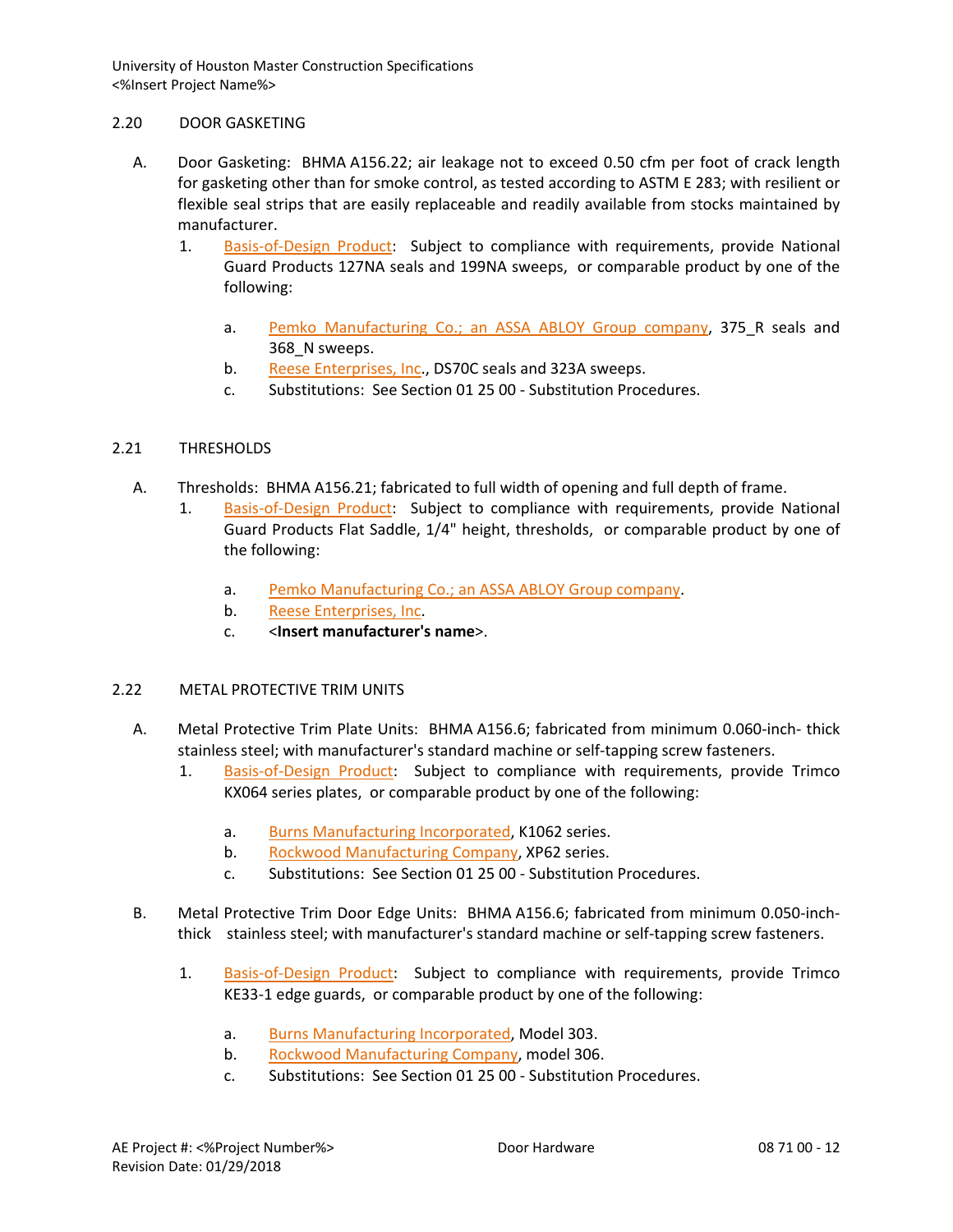# 2.23 AUXILIARY ELECTRIFIED DOOR HARDWARE

- A. Electrical Power Transfer:
	- 1. [Basis-of-Design Product:](http://www.specagent.com/LookUp/?ulid=114&mf=04&src=wd) Subject to compliance with requirements, provide Von Duprin EPT-10, or comparable product by one of the following:
		- a. Securitron Magnalock Corp.,www.securitron.com, model EPT/EPTL.

# 2.24 FABRICATION

- A. Base Metals: Produce door hardware units of base metal indicated, fabricated by forming method indicated, using manufacturer's standard metal alloy, composition, temper, and hardness. Furnish metals of a quality equal to or greater than that of specified door hardware units and BHMA A156.18.
- B. Fasteners: Provide door hardware manufactured to comply with published templates prepared for machine, wood, and sheet metal screws. Provide screws that comply with commercially recognized industry standards for application intended, except aluminum fasteners are not permitted. Provide Phillips flat-head screws with finished heads to match surface of door hardware, unless otherwise indicated.
	- 1. Concealed Fasteners: For door hardware units that are exposed when door is closed, except for units already specified with concealed fasteners. Do not use through bolts for installation where bolt head or nut on opposite face is exposed unless it is the only means of securely attaching the door hardware. Where through bolts are used on hollow door and frame construction, provide sleeves for each through bolt.
	- 2. Fire-Rated Applications:
		- a. Wood or Machine Screws: For the following:
			- 1) Hinges mortised to doors or frames; use threaded-to-the-head wood screws for wood doors.
			- 2) Strike plates to frames.
			- 3) Closers to doors and frames.
		- b. Steel Through Bolts: For the following unless door blocking is provided:
			- 1) Closers to doors and frames.
			- 2) Surface-mounted exit devices.
	- 3. Spacers or Sex Bolts: For through bolting of hollow-metal doors.
	- 4. Fasteners for Wood Doors: Comply with requirements in DHI WDHS.2, "Recommended Fasteners for Wood Doors."
	- 5. Gasketing Fasteners: Provide noncorrosive fasteners for exterior applications and elsewhere as indicated.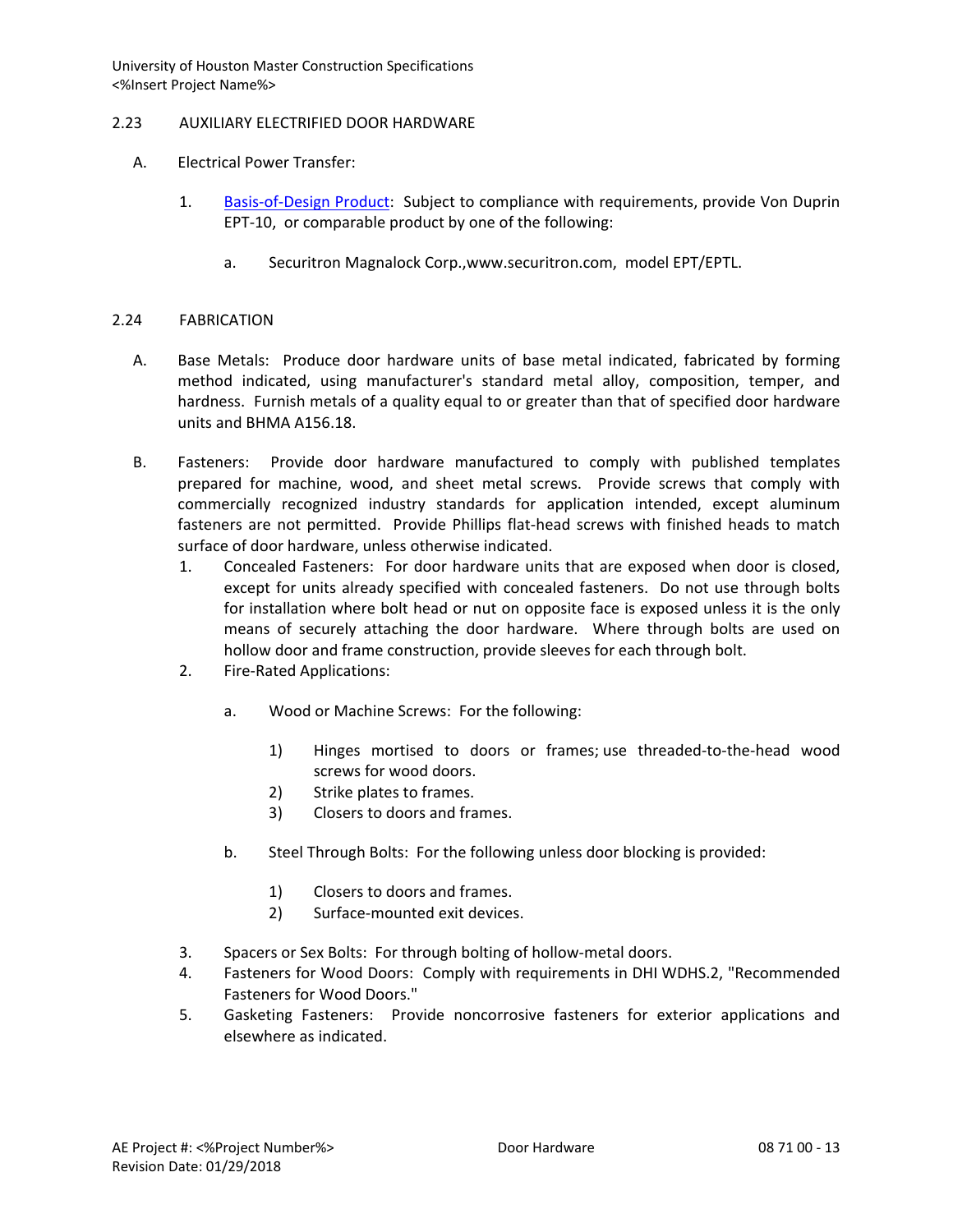## 2.25 FINISHES

- A. Provide finishes complying with BHMA A156.18 as indicated in door hardware schedule.
- B. Protect mechanical finishes on exposed surfaces from damage by applying a strippable, temporary protective covering before shipping.
- C. Appearance of Finished Work: Variations in appearance of abutting or adjacent pieces are acceptable if they are within one-half of the range of approved Samples. Noticeable variations in the same piece are not acceptable. Variations in appearance of other components are acceptable if they are within the range of approved Samples and are assembled or installed to minimize contrast.

### PART 3 - EXECUTION

## 3.1 EXAMINATION

- A. Examine doors and frames, with Installer present, for compliance with requirements for installation tolerances, labeled fire-rated door assembly construction, wall and floor construction, and other conditions affecting performance.
- B. Examine roughing-in for electrical power systems to verify actual locations of wiring connections before electrified door hardware installation.
- C. Proceed with installation only after unsatisfactory conditions have been corrected.

### 3.2 INSTALLATION

- A. Mounting Heights: Mount door hardware units at heights to comply with the following unless otherwise indicated or required to comply with governing regulations.
	- 1. Standard Steel Doors and Frames: ANSI**/**SDI A250.8.
	- 2. Custom Steel Doors and Frames: HMMA 831.
	- 3. Wood Doors: DHI WDHS.3, "Recommended Locations for Architectural Hardware for Wood Flush Doors."
- B. Install each door hardware item to comply with manufacturer's written instructions. Where cutting and fitting are required to install door hardware onto or into surfaces that are later to be painted or finished in another way, coordinate removal, storage, and reinstallation of surface protective trim units with finishing. Do not install surface-mounted items until finishes have been completed on substrates involved.
	- 1. Set units level, plumb, and true to line and location. Adjust and reinforce attachment substrates as necessary for proper installation and operation.
	- 2. Drill and countersink units that are not factory prepared for anchorage fasteners. Space fasteners and anchors according to industry standards.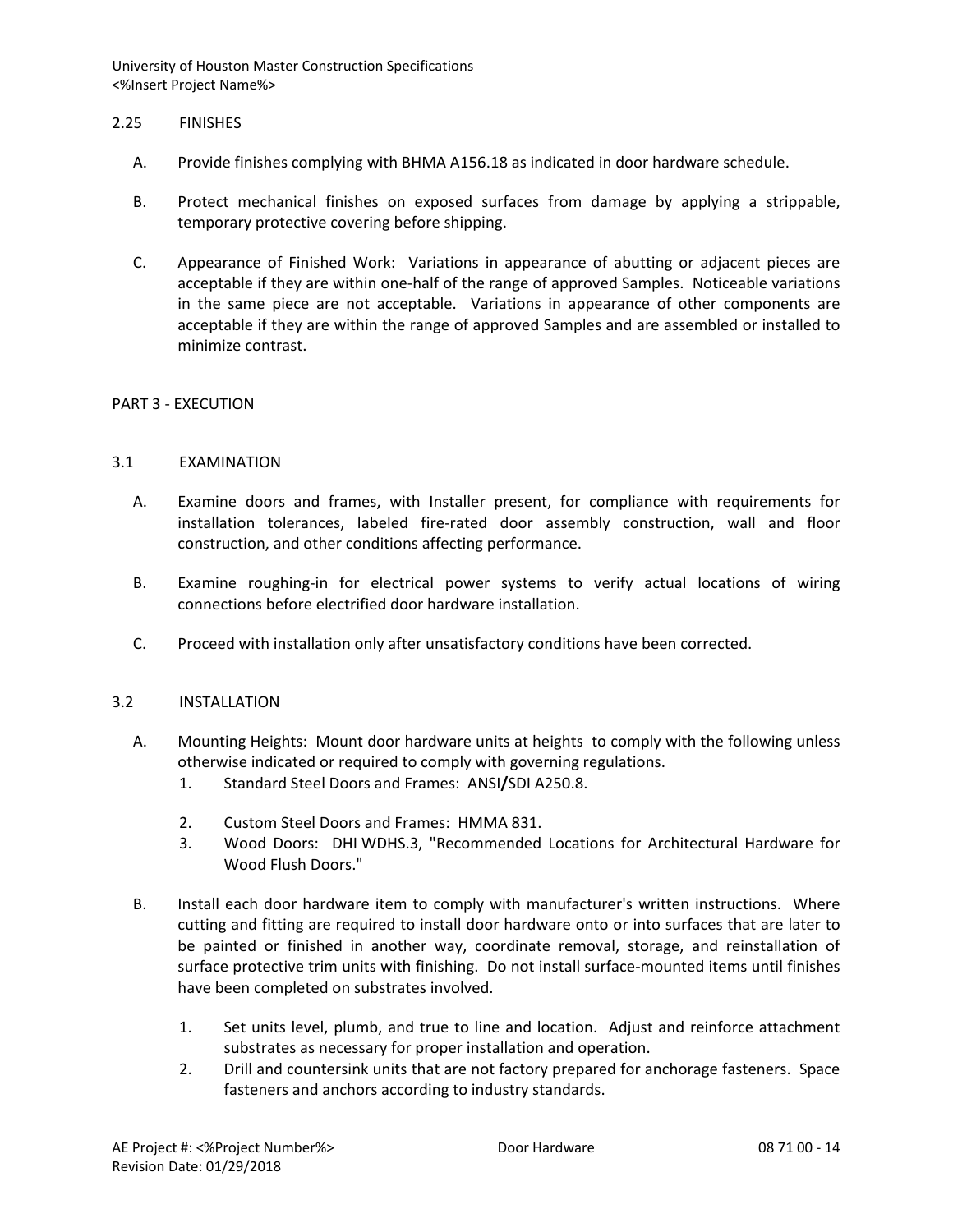- C. Hinges: Install types and in quantities indicated in door hardware schedule but not fewer than the number recommended by manufacturer for application indicated or one hinge for every 30 inches of door height, whichever is more stringent, unless other equivalent means of support for door, such as spring hinges or pivots, are provided.
- D. Intermediate Offset Pivots: Where offset pivots are indicated, provide intermediate offset pivots in quantities indicated in door hardware schedule but not fewer than one intermediate offset pivot per door and one additional intermediate offset pivot for every 30 inches of door height greater than 90 inches.
- E. Lock Cylinders: Install construction cores to secure building and areas during construction period.
	- 1. Furnish permanent cores to Owner for installation.
- F. Boxed Power Supplies: Locate power supplies as indicated or, if not indicated, above accessible ceilings . Verify location with Architect.
	- 1. Configuration: Provide least number of power supplies required to adequately serve doors with electrified door hardware.
- G. Thresholds: Set thresholds for exterior doors and other doors indicated in full bed of sealant complying with requirements specified in Section 07 92 00 "Joint Sealants."
- H. Stops: Provide floor stops for doors unless overhead stops are indicated in door hardware schedule. Do not mount floor stops where they will impede traffic.
- I. Perimeter Gasketing: Apply to head and jamb, forming seal between door and frame.
- J. Meeting Stile Gasketing: Fasten to meeting stiles, forming seal when doors are closed.
- K. Door Bottoms: Apply to bottom of door, forming seal with threshold when door is closed.

# 3.3 FIELD QUALITY CONTROL

- A. Independent Architectural Hardware Consultant: Owner will engage a qualified independent Architectural Hardware Consultant to perform inspections and to prepare inspection reports.
	- 1. Independent Architectural Hardware Consultant will inspect door hardware and state in each report whether installed work complies with or deviates from requirements, including whether door hardware is properly installed and adjusted.

# 3.4 ADJUSTING

A. Initial Adjustment: Adjust and check each operating item of door hardware and each door to ensure proper operation or function of every unit. Replace units that cannot be adjusted to operate as intended. Adjust door control devices to compensate for final operation of heating and ventilating equipment and to comply with referenced accessibility requirements.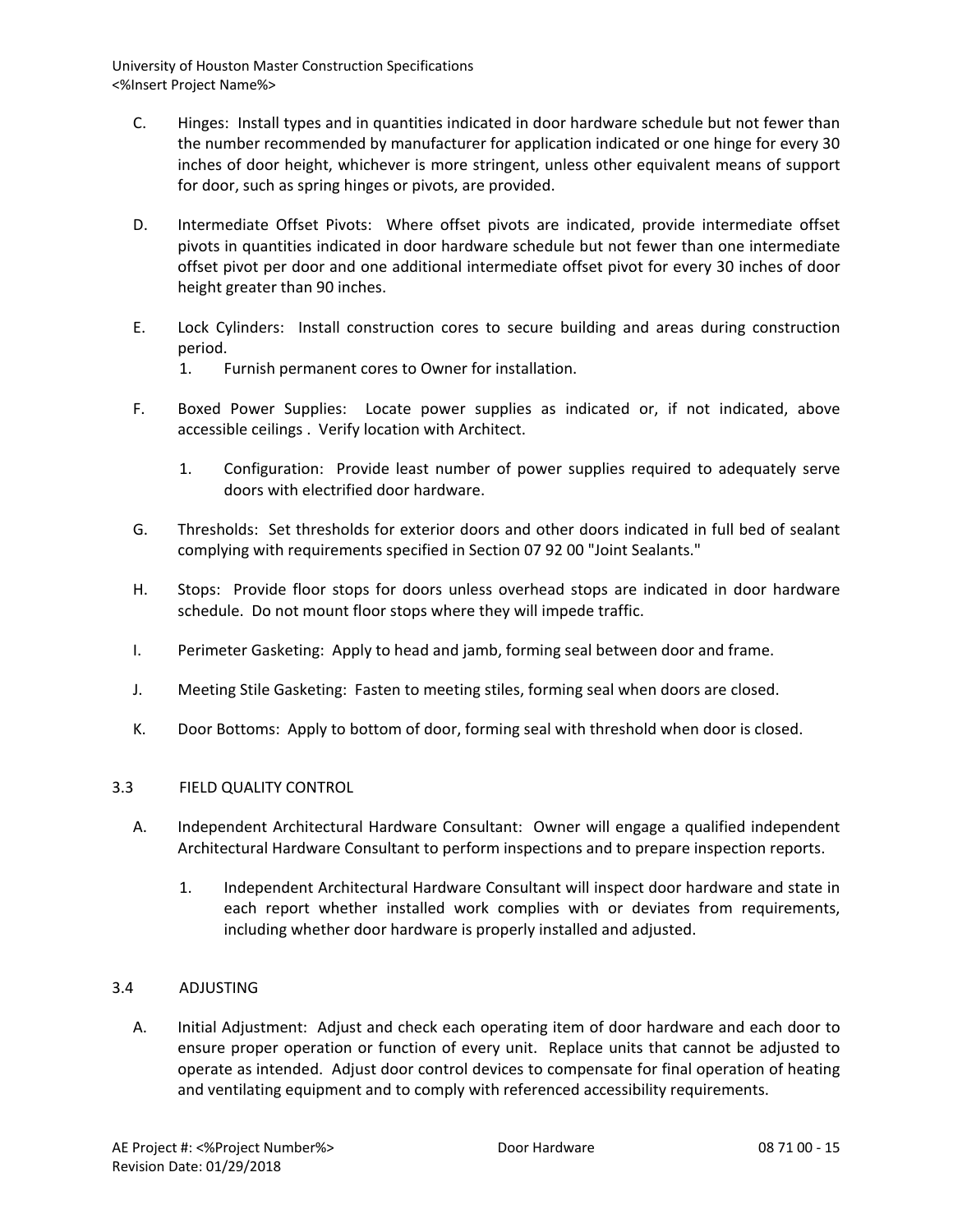- 1. Door Closers: Adjust sweep period to comply with accessibility requirements and requirements of authorities having jurisdiction.
- B. Occupancy Adjustment: Approximately six months after date of Substantial Completion, Installer's Architectural Hardware Consultant shall examine and readjust each item of door hardware, including adjusting operating forces, as necessary to ensure function of doors, door hardware, and electrified door hardware.

## 3.5 CLEANING AND PROTECTION

- A. Clean adjacent surfaces soiled by door hardware installation.
- B. Clean operating items as necessary to restore proper function and finish.
- C. Provide final protection and maintain conditions that ensure that door hardware is without damage or deterioration at time of Substantial Completion.

### 3.6 DEMONSTRATION

A. Engage a factory-authorized service representative to train Owner's maintenance personnel to adjust, operate, and maintain door hardware and door hardware finishes. Refer to Section 01 79 00 "Demonstration and Training."

### PART 4 - HARDWARE SETS

### 4.1 GENERAL

- A. These Hardware Sets indicate requirements for single doors of that type, with conditional requirements for pairs and other situations.
- B. Pairs of Swinging Doors: Provide one of each specified item on each leaf unless specifically stated otherwise. Treat pairs as two active leaves unless otherwise indicated.
- C. HW-CYL: Doors Whose Hardware is Specified in Other Sections But Which Must Be Keyed to Building System:
	- 1. Lock Cylinder, Mortise.
- D. HW-0: Doors/Openings Whose Hardware is Specified in Other Sections, and No Locking is Required.
- 4.2 SWING DOORS NOT REQUIRING KEY LOCKING
	- A. HW-1: Push/Pull, Non-Fire Rated: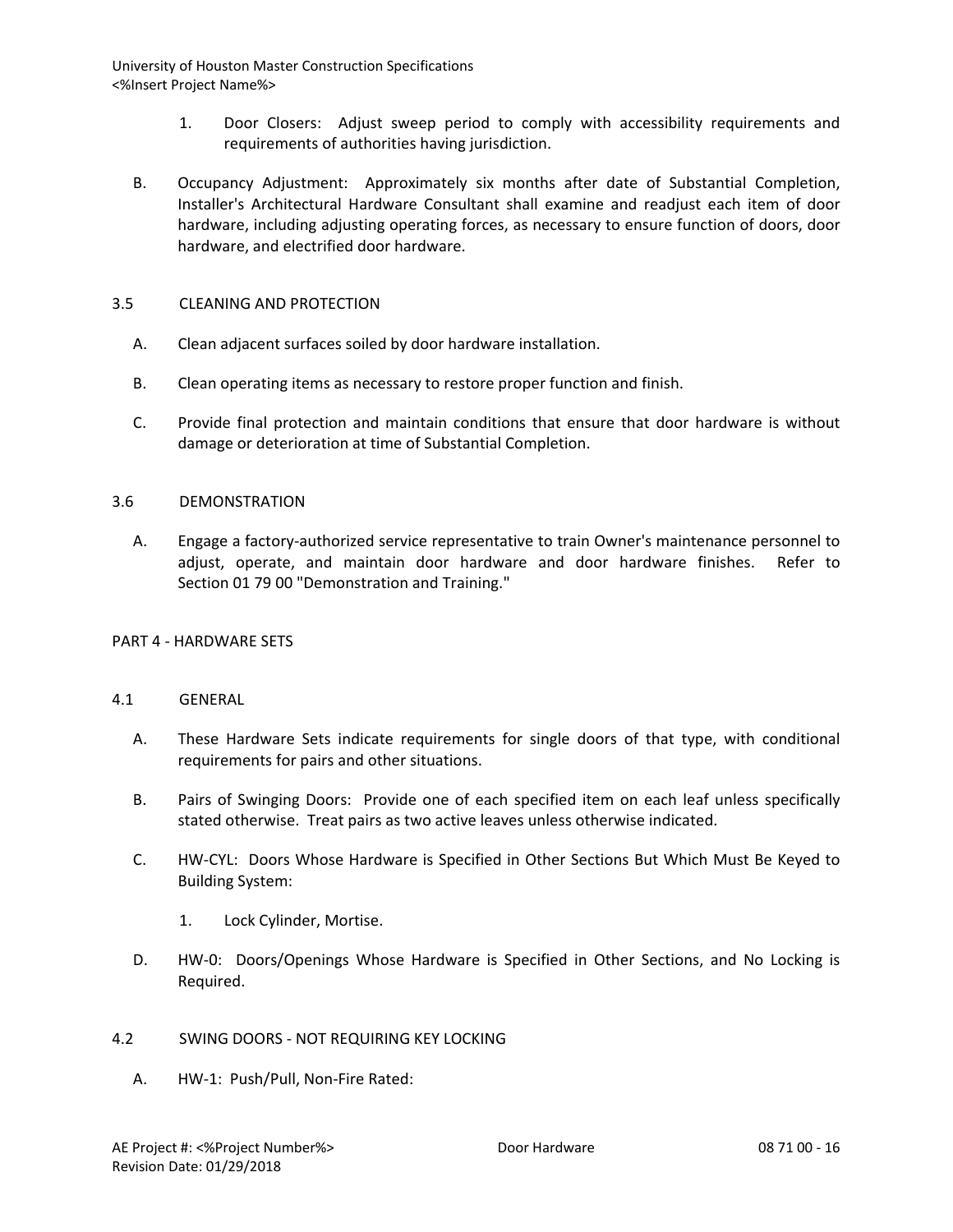- 1. Closer.
- 2. Push/Pull.
- B. HW-1P: Push/Pull, Non-Fire-Rated, Protection:
	- 1. Closer.
	- 2. Push/Pull.
	- 3. Armor Plate.
	- 4. Edge Guards.
- C. HW-2: Latchset, Non-Fire-Rated
	- 1. Latchset, Passage.
- D. HW-2P: Latchset, Non-Fire-Rated, Protection:
	- 1. Latchset, Passage.
	- 2. Armor Plate.
	- 3. Edge Guards.
- E. HW-2AP: Latchset, Automatic, Fire-Rated (and not fire-rated if closer required), Protection:
	- 1. Closer.
	- 2. Latchset, Passage.
	- 3. Power Operator, Power-Assist.
	- 4. Actuators, Wall-Mounted, both sides, location as indicated on drawings.
	- 5. Armor Plate.
	- 6. Edge Guards.
- F. HW-2FP: Latchset, Fire-Rated (and not fire-rated where closer required), Protection:
	- 1. Closer.
	- 2. Latchset, Passage.
	- 3. Armor Plate.
	- 4. Adge Guards.
- G. HW-5: Privacy Lockset, Non-Fire-rated:
	- 1. Lockset, Privacy.
- H. HW-5F: Privacy Lockset, Fire-Rated:
	- 1. Closer.
	- 2. Lockset, Privacy.

## 4.3 SWING DOORS - LOCKABLE, MAY BE LEFT UNLOCKED, KEY NOT REQUIRED TO LOCK

A. HW-10: Office, Non-Fire-Rated: